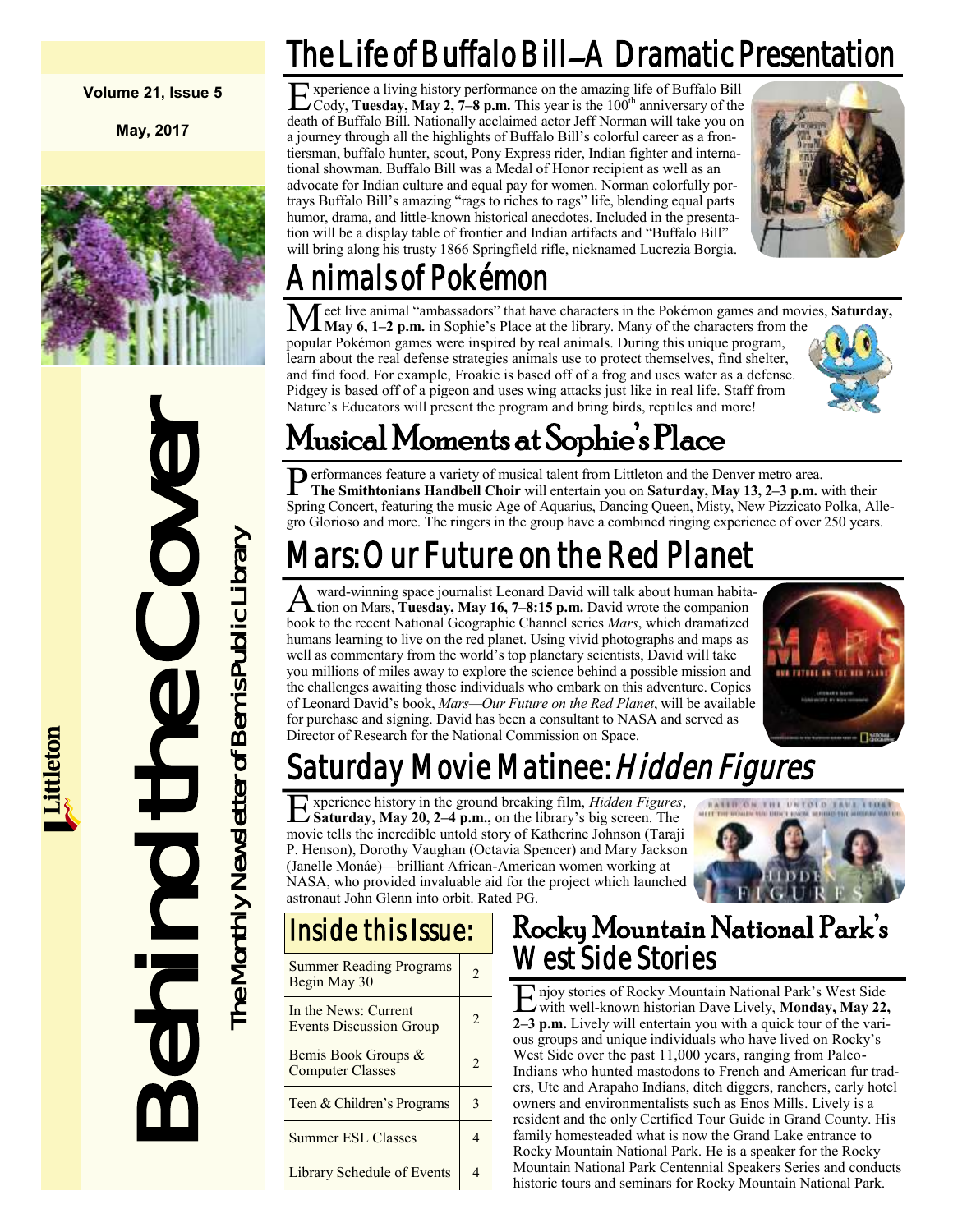## Summer Reading Programs Begin

**V** isit the library on **Tuesday, May 30** when we kick-off our summer reading programs, *Build a Better World*. We have a isit the library on **Tuesday, May 30** when we kick-off our summer reading program for *every* reader—children, teens and adults. Adults and teens may register online or in person. Children need to go to the Children's Desk to pick up a reading log. Stop



by Bemis or go to our website anytime during the summer to sign up. Program ends July 31<sup>st</sup>.

## Growing a Better World

Join us as we plant our very own community container garden in the pots in front of the library on Tuesday, May 30, 10 a.m.–2 p.m. We will be planting edible goodies, including tomatoes, lettuce, basil, chives, oin us as we plant our very own community container garden in the pots in front of the library on **Tuesday, May 30, 10 a.m.–2 p.m.** We and more. All ages are welcome. Certified Master Gardeners with the Arapahoe County Cooperative Extension Office will be on hand to help out, answer questions, and spark your interest in growing great food.



## In the News: Current Events Discussion Group



If you are interested in meeting with others in the community to discuss current events, come to our **In the News Discussion Grou** which will meet every other week on Sundays, from 2–4 p.m. f you are interested in meeting with others in the community to discuss current events, come to our **In the News Discussion Group beginning June 4–August 13.** *Registration for the discussion group will begin on Monday, May 15. Please call the library at 303-795-3961 to register.* When the group meets, the first hour of discussion will focus

on the week's most important news stories. In the second hour, the group will discuss brief readings covering two timely topics. Reading assignments will be emailed by the facilitators, Andrea and Jay Baugher. Discussions will stress the facts of the event, how the event can be interpreted by different interest groups, and the significance of the event. Current events will be examined from a variety of fields: government policy, health, science and technology, culture and the arts, communications and media, law, politics, diplomacy, economics, business and entertainment. Both facilitators have public policy experience and have been leading current events discussion groups at the University of Denver.

## Book Groups at Bemis

e have a variety of Book Groups that meet throughout the month. Choose a group that suits your interests and schedule. Then join us for some stimulating discussions.

#### **Senior Book Club First Monday of each month at 2 p.m.**

**May 1:** *North and South* by Elizabeth Gaskell When her father leaves the Church in a crisis of conscience, Margaret Hale is uprooted from her comfortable home in Hampshire to move



to the north of England. Margaret becomes aware of the poverty and suffering of the local mill-workers and develops a passionate sense of social justice. This is intensified by her tempestuous relationship with the mill-owner and self-made

man John Thornton.

**June 5:** *Dewey: The Smalltown Library Cat* by Vicki Moran Dewey, an abandoned kitten from the heartland, transforms a sleepy library, in-



spires a classic American town in Iowa, and captures the hearts of animal lovers everywhere.

 **Monday Evening Book Group Third Monday of each month at 7 p.m.**

SIORIFD

IFF of **A IFIKRY** 

**May 15:** *The Storied Life of A.J. Fikry* by Gabrielle Zevin The irascible A.J. Fikry, owner of Island Books–the only bookstore on Alice Island–has

already lost his wife. Now his most prized possession, a rare book, has been stolen. Then a mysterious package appears at the bookstore. It's that unexpected arrival that gives A. J. Fikry the opportunity to see everything anew.

**June 19:***A Tree Grows in Brooklyn* by Betty Smith Francie Nolan struggles against all odds to survive and thrive in Brooklyn at the dawn of the  $20<sup>t</sup>$ century. Growing up with a

sweet, tragic father, a severely realistic mother and an aunt who gives her love too freely, Francie learns early the meaning of hunger and the value of a penny. She is her father's child–romantic and hungry for beauty. But she is her mother's child, too–deeply practical and in constant search of truth.

## Computer Classes

We offer *free* computer and Internet classes on a regular basis. To learn about or register for an upcoming



class and/or group use of our computer lab, call the library at 303-795- 3961. You also may register for classes online through the Library Main Calendar at [www.littletongov.org.](http://www.littletongov.org/city-services/city-departments/bemis-library/library-events-calendar/-curm-3/-cury-2017)

#### **All classes and open computer lab are held from 9:30–11 a.m.**

- **Beginning Windows 10** Tues., May 2
- **Saving & Finding Files** Wed., May 3
- **Beginning Word - MS Office 2010** Tues., May 9
- **Intermediate Word - MS Office 2010** Wed., May 10
- **Beginning Excel - MS Office 2010** Tues., May 16
- **Intermediate Excel - MS Office 2010** Wed., May 17
- **Beginning Publisher - MS Office 2010** Tues., May 23
- **Find, Save & Share Your Photos** Wed., May 24
- **Brain Exercise on the Web** Tues., May 30
- **Beginning Facebook** Wed., May 31
- **Open Computer Lab - 9:30–11 a.m.** *Every* **Thursday morning.** *No registration required.* Get answers to your computerrelated questions. Practice your computer skills and have a little one-on-one time with a computer class instructor. Bring your Kindle or Nook and receive individual help with using an *eBook device.*

### Genre Addicts Book Club

Do you skip over the books you know<br>"should" read, and reach for the thrill<br>brain candy instead? Then be ashamed no o you skip over the books you know you "should" read, and reach for the thrilling more—we have the club for you! Each month, we will feature a different genre and meet to chat about our favorite titles and authors in that category. Pick a favorite book to re-read, or choose a new title to introduce to us. We will meet on the **second Wednesday of the month at 7-8 p.m. in Sophie's Place** to share our love of category fiction!

#### **May 10: The Fantastical Month**

Fantasy stories—whether rooted in fairy tales and mythology or reinvented in classics by Tolkien, Lewis, MacDonald, and Baum are more appealing now than ever before. Fantasies weave tales of supernatural forces, inexplicable under the laws of science. You'll



be spellbound by our fantasy book chat. Choose any fantasy title to read, and then join us to share the magic of the genre.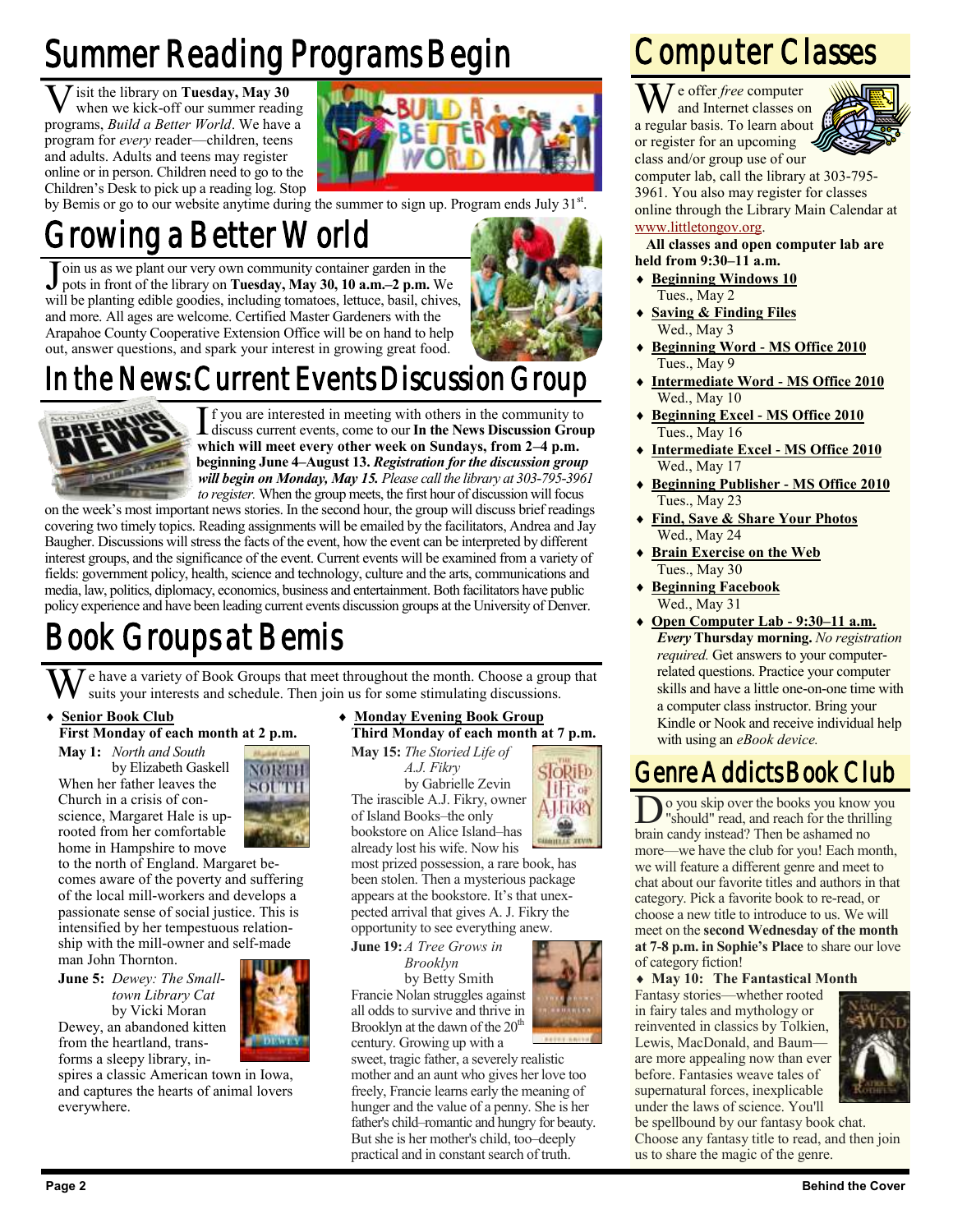

For more information, call teen librar<br>
Mark Decker at the library, 303-795<br>
or email him at <u>libmd@littletongov.org</u>. or more information, call teen librarian Mark Decker at the library, 303-795-3961,

 **Teen Movies First Saturday of the month @ 2 p.m.** Free popcorn and lemonade! **May 6:** *Rogue One,* PG-13



 **Virtual Reality Gaming Third Thursdays @ 3–4:30 p.m.** We've got the HTC Vive and the PSVR, plus a huge selection of games. Virtual reality games are for ages 12 & up only. **May 18**

**June 15:***Special Time* **11 a.m.–1 p.m. Teen Advisory Group (TAG)**

**Fourth Friday of the month @ 3:30 p.m. May 26:** Prep for summer programs **June 23:**Fall program planning

#### Teen Summer Reading Program Build a Better World



R egistration begins **Tuesday, May 30.** Program runs through July 31. Be entered for prize drawings every two weeks. Free book

for completing the program. Final drawing on July 31 for the Grand Prize.

### Summer Film School

 $A$  re you a teen in<br>grades 7–12 who re you a teen in is interested in writing, acting, directing, filming or editing your own movie? For the past 13 years hundreds of students have created amazing films at



the **Summer Film School**, part of the teen summer reading program at Bemis. **Beginning June 6–July 27, the Film School will meet Tuesdays–Thursdays, 10 a.m.–3 p.m. at the Binning Family Foundation, 1269 W. Littleton Blvd.** Cost is \$100. (Limited to 40 participants. We will have an alternate/waitlist.) Some scholarships are available. **Pick up an application beginning May 6 at Bemis.** Teens will work in groups to learn professional movie-making techniques. Students will create original movies based on the theme, "Build a Better World." Each movie will be shown to the public at a World Premiere Red Carpet Event at the Alamo Drafthouse on August 9. An additional matinee, showcasing the teen's movies, will take place on Saturday, August 12.

# Children's Programs



## Busy Bodies at Bemis

Join us on **Saturday, May 13, 11–11:30 a.m.**, for music, movement, games and fun as we move, groove and grow at the library. For children ages 2-6 oin us on **Saturday, May 13, 11–11:30 a.m.,** for music, movement, games and fun as we move, and their caregivers.

## Build a Better World-Summer Reading 2017

 $\mathbf B$  eginning May 30, infants through children entering 5th grade may pick up a Reading Record to track Summer Reading proeginning **May 30**, infants through children entering 5th grade gress and collect prizes along the way… including a free book to keep. Weekly events will include entertainers, activities, puppet shows, crafts and story times. Visit us to find out more!



## *New* Early Literary Stations



Heliteracy Stations™ by AWE  $\blacksquare$  ave you tried out the new Early Learning in the Children's Room? The Early Literacy Stations™ (ELS) are all-in-one complete educational computers designed specifically to build the literacy skills of our youngest patrons, ages 2-8. The systems feature over 4,000 localized learning activities, and the interactive and engaging content spans all seven

curricular areas based on STEM, STEAM and STREAM:

- Math
- ◆ Science & Nature
- Social Studies & Geography
- $\triangle$  Reading
- ◆ Art & Music
- Writing & Computer Skills
- ◆ Reference

We invite you to visit the Children's Room to play and learn as you explore the many activities available on the new AWE Early Learning Station™ computers!

## ngoing Programs

There will be no weekly story time programs during the month of May as Bemis<br>Children's Librarians will be visiting local schools to promote our 2017 Summer here will be no weekly story time programs during the month of May as Bemis Reading Program: *Build a Better World.* Weekly story time programs will resume June 5.

 **Ready, Set, BUILD Lego Club: For kids in grades K–5 Saturday, May 6, 2 p.m.**

You bring the creativity and we'll provide the Legos. *Registration begins one week in advance.*





#### **Paws to Read: Kids in grades K–5 Saturday, May 13, 10 a.m.–noon**

Kids in grades K–5 are able to practice reading to a visiting furry friend. *Call 303-795-3961 to register for a 20 minute spot.* Presented by *Denver Pet Partners* and *The Delta Society*.

 **Bemis Library Dial-a-Story:** Your child can listen to a story anytime by calling 303-795-3960. Enjoy a new story or an old favorite.